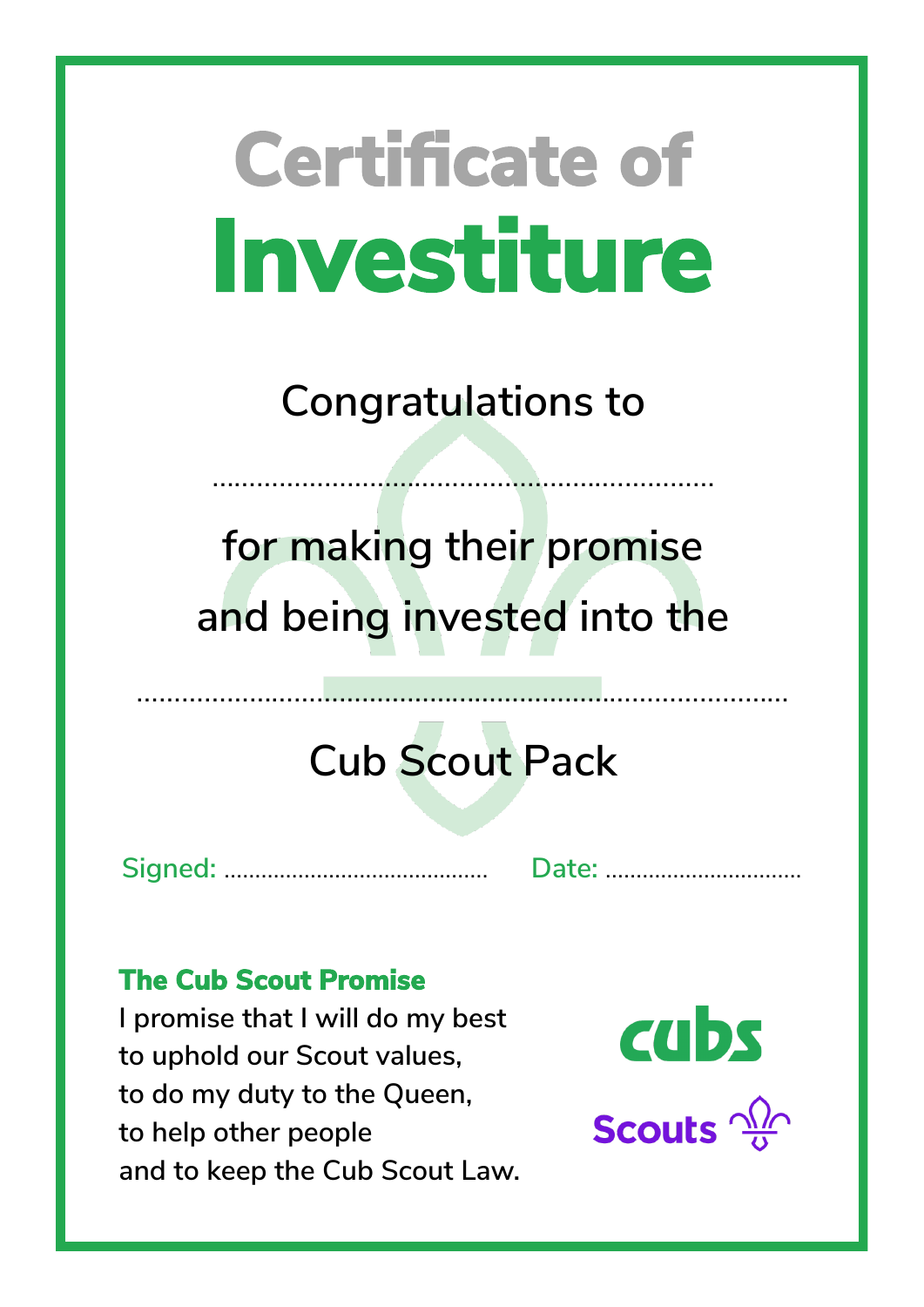**Congratulations to**

……………………………………………….…………

**for making their promise and being invested into the**

### **Cub Scout Pack**

**Signed:** ……………...……………………. **Date:** …………………....…….

……………………………………...……………………………………

#### **The Cub Scout Promise**

**I promise that I will do my best to do my duty to God and to the Queen, to help other people and to keep the Cub Scout Law.**



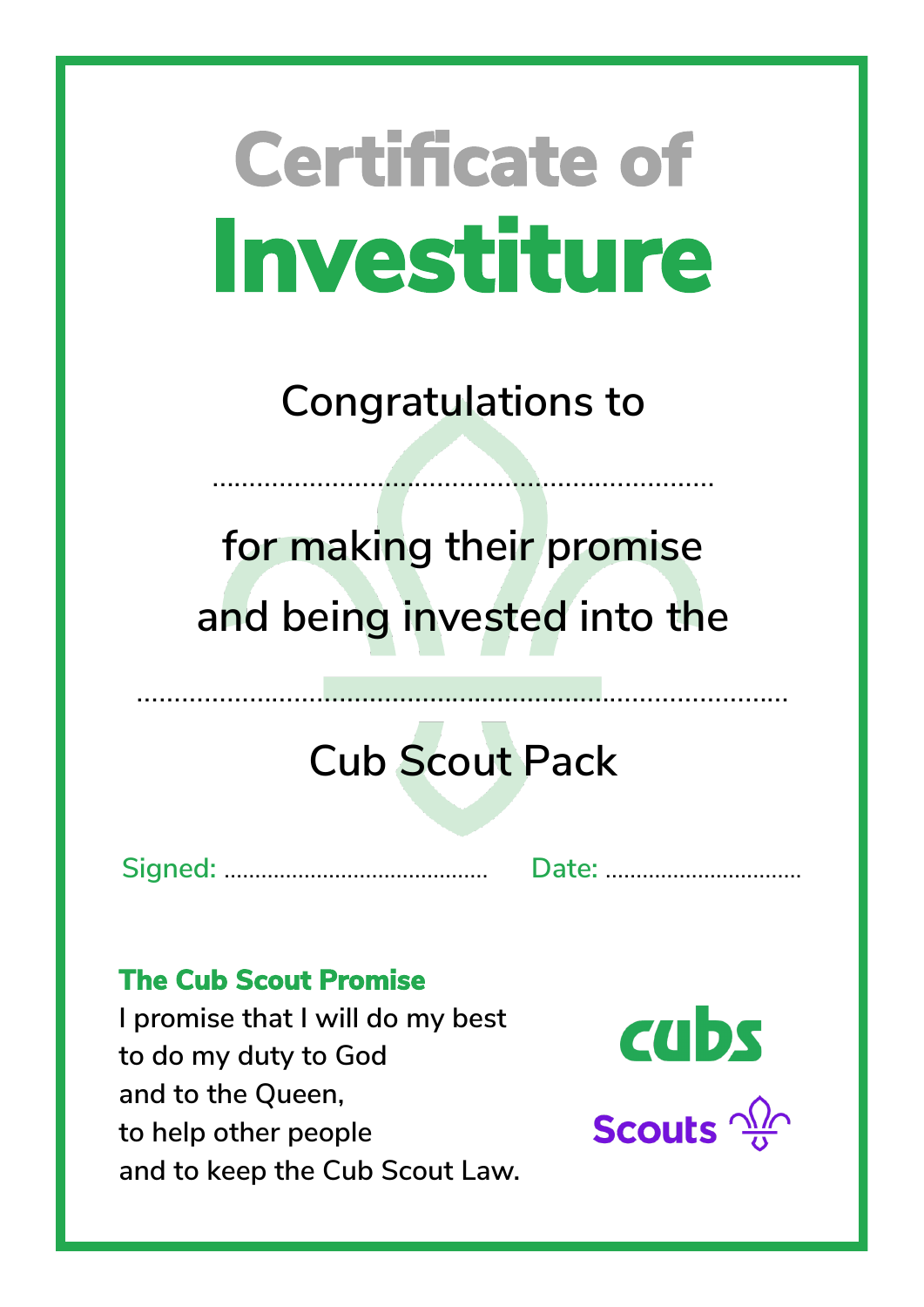**Congratulations to**

……………………………………………….…………

**for making their promise and being invested into the**

### **Cub Scout Pack**

**Signed:** ……………...……………………. **Date:** …………………....…….

……………………………………...……………………………………

#### **The Cub Scout Promise**

**I promise that I will do my best to do my duty to Allah and to the Queen, to help other people and to keep the Cub Scout Law.**



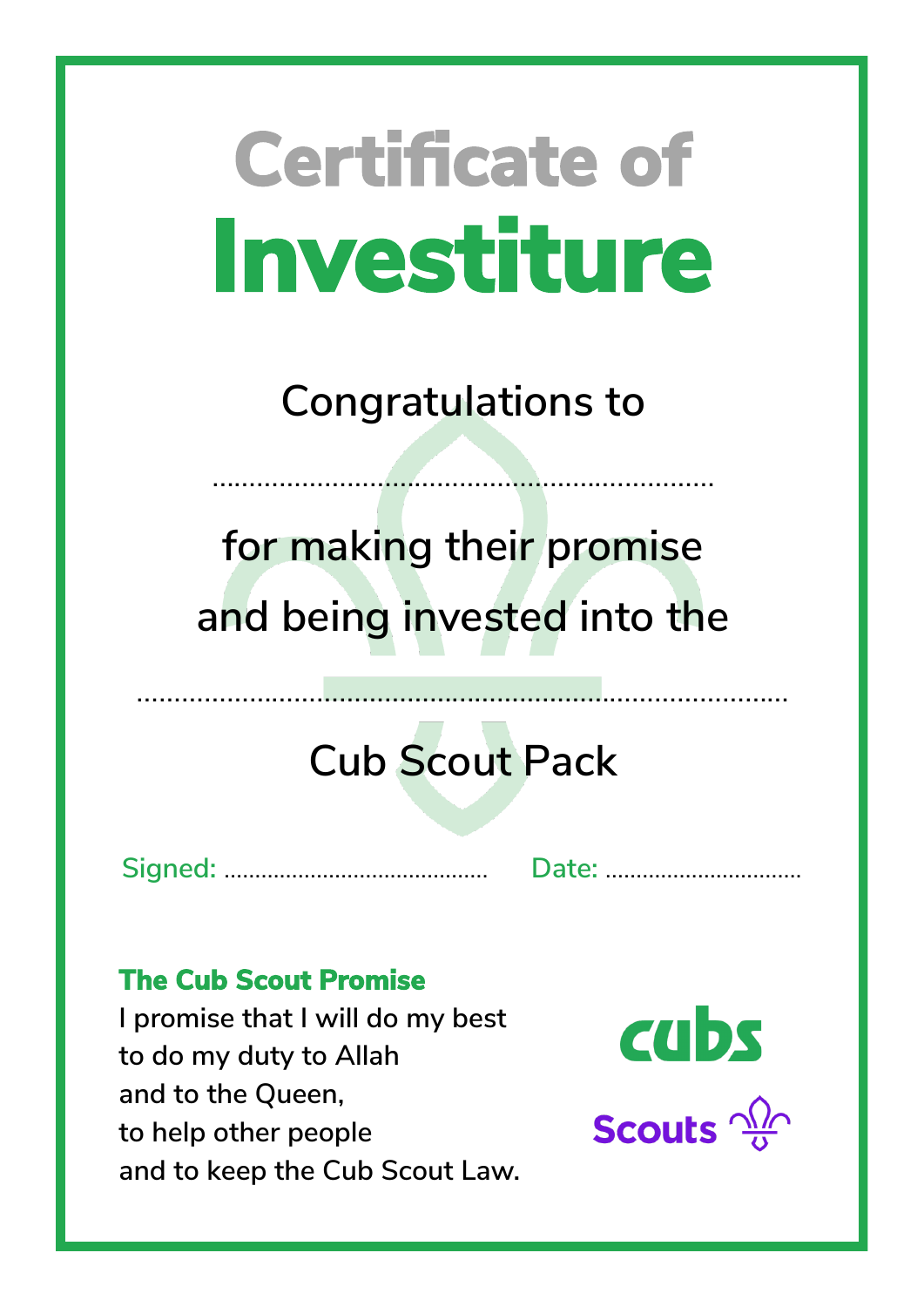**Congratulations to**

……………………………………………….…………

**for making their promise and being invested into the**

### **Cub Scout Pack**

**Signed:** ……………...……………………. **Date:** …………………....…….

……………………………………...……………………………………

#### **The Cub Scout Promise**

**I promise that I will do my best to do my duty to Waheguru and to the Queen, to help other people and to keep the Cub Scout Law.**



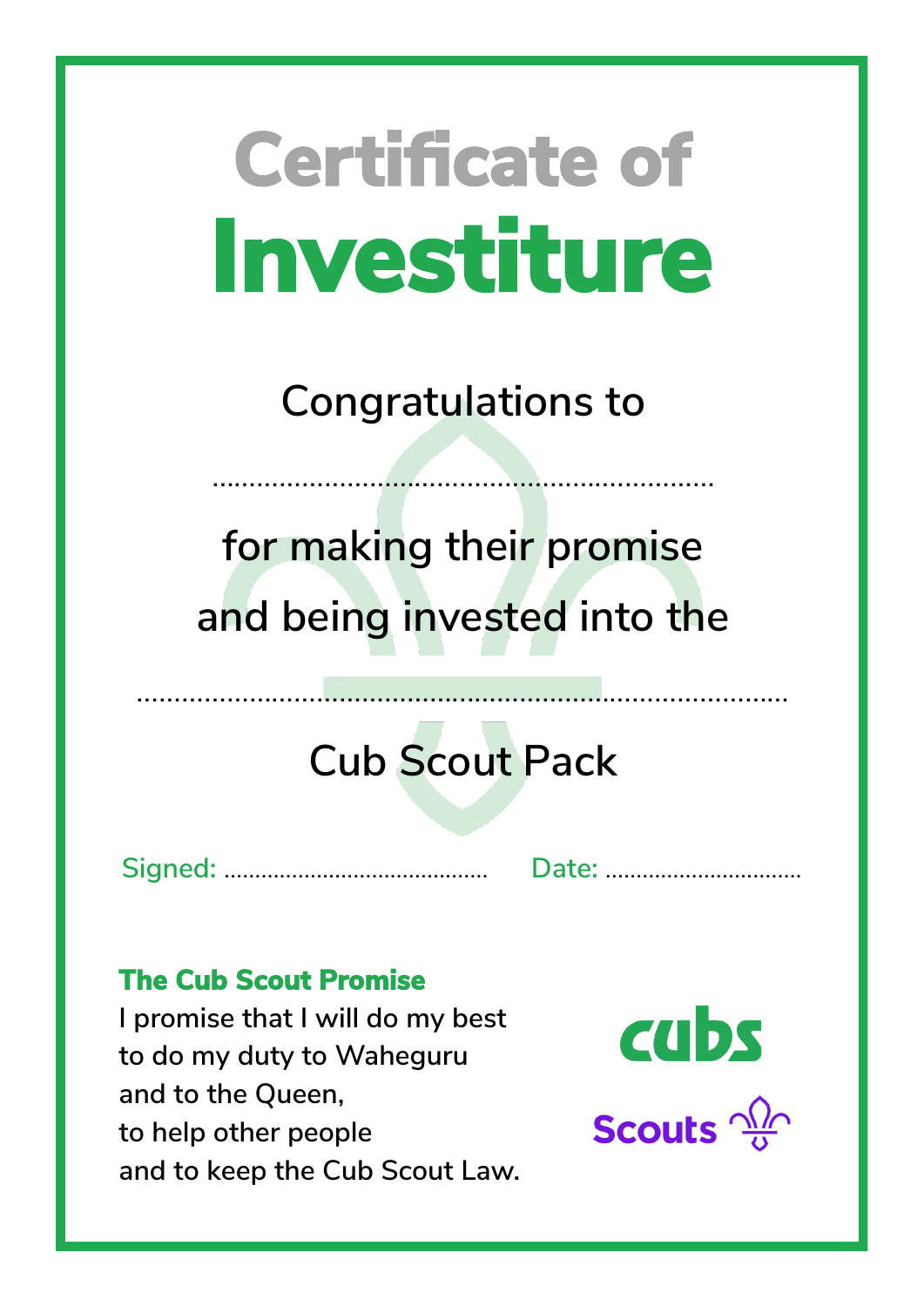**Congratulations to**

……………………………………………….…………

**for making their promise and being invested into the**

### **Cub Scout Pack**

**Signed:** ……………...……………………. **Date:** …………………....…….

……………………………………...……………………………………

#### **The Cub Scout Promise**

**I promise that I will do my best to do my duty to my dharma and to the Queen, to help other people and to keep the Cub Scout Law.**